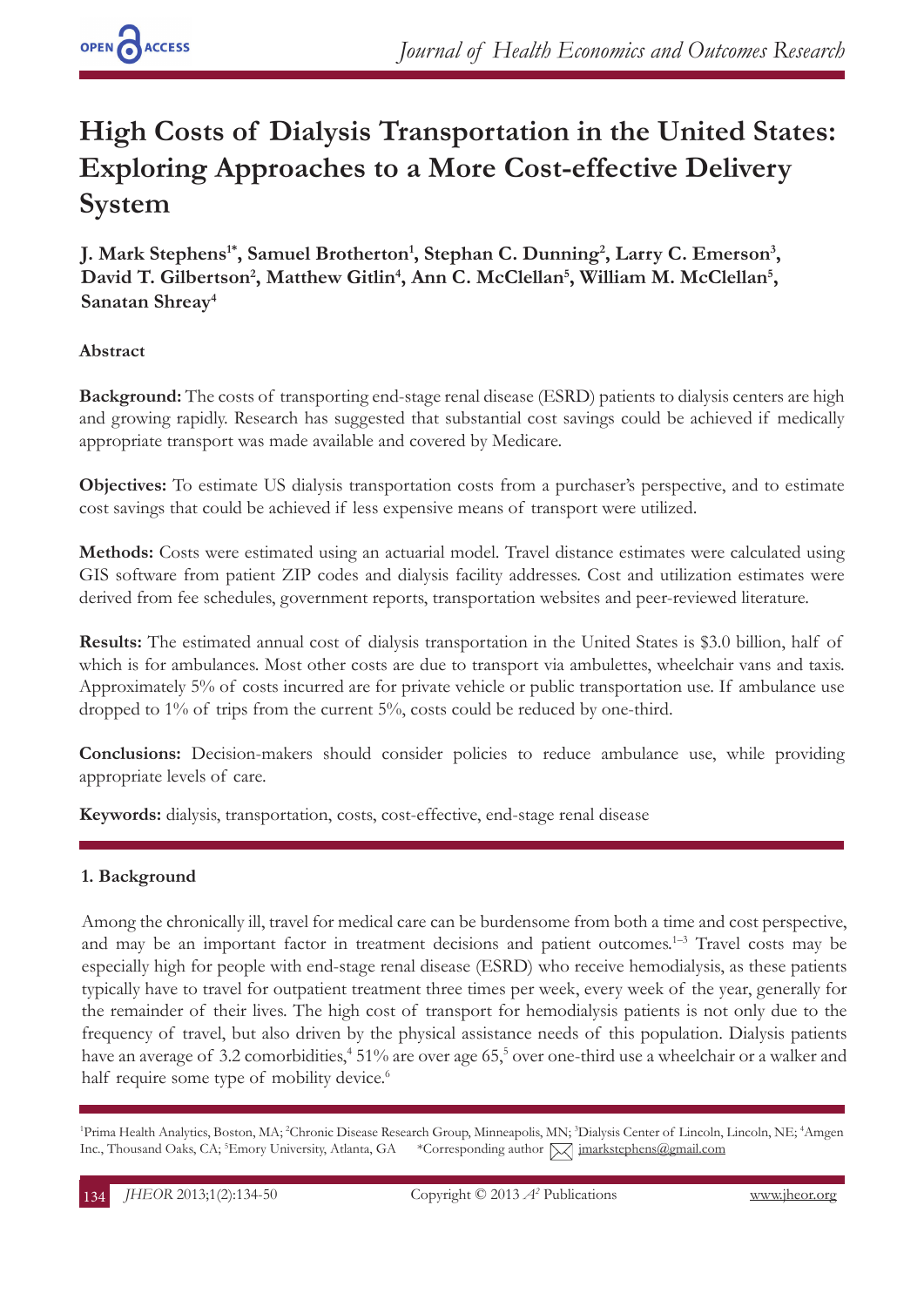Due to the high prevalence of diabetes in this population, many are amputees. At least half are transportation dependent, meaning they cannot drive themselves and are unable to take public transit.<sup>6</sup>

The costs of transporting this very ill, elderly and largely non-ambulatory population for medical care are high and growing rapidly. In 2009, Medicare spent \$930 million on ambulance transports alone for ESRD patients;<sup>7</sup> a 60% increase over 2005 expenditures. Patients or secondary insurers paid an additional 25% or another \$230 million, for a total cost of nearly \$1.2 billion in 2009. Medicare's recent cost containment efforts in the ESRD program have largely focused on outpatient dialysis and injectable drugs. However, total expenditures for these services increased by only about 4% per year between 2005 and 2010.<sup>5</sup> During this same period, the cost of ambulance transports for ESRD patients rose at an average annual rate of 15%.7

Medicare does not pay for any transportation services except ambulances, which are only covered when deemed medically necessary. Therefore, while cost containment efforts have focused primarily on services with low growth trends, the issue of the use of ambulances for transport to routine dialysis has been identified, but not adequately addressed, for at least the past two decades. As early as 1994, the Office of the Inspector General (OIG) was charged with investigating the medical necessity of, and payment practices related to ambulance transportation of dialysis patients. The OIG found that less than 2% of ESRD beneficiaries accounted for 75% of total ESRD ambulance payments.<sup>8</sup> The high expense for so few people was related to the routine use of ambulances for trips to dialysis facilities. OIG also found that 70% of dialysis-related ambulance claims examined did not meet Medicare coverage guidelines for medical necessity because beneficiaries did not have conditions that contraindicated use of another type of transport.<sup>9</sup> A subsequent General Accounting Office (GAO) report showed that more than 50% of rural Medicare ambulance trips were of a non-emergency nature.<sup>10</sup>

Other research has suggested that substantial cost savings could be achieved if medically appropriate transport was made available and covered by Medicare. Burkhardt<sup>11</sup> demonstrated that Medicare's transportation policy was not cost-effective, with Medicare often paying for ambulance trips when less expensive, alternative transportation could have been used. Further, Medicare could have saved 96% of what it paid for ambulance transports that were subsequently determined to be non-emergencies. The paper noted that cost was not the only burden that would be relieved if Medicare paid for appropriate types of non-emergency medical transportation (NEMT), as this would greatly simplify the logistics for patients, state programs and health providers. Finally, a 2012 report by the Medicare Payment Advisory Committee (MedPAC) showed that reducing ambulance use for dialysis transport in high-use states to the national median would save \$400 million per year.<sup>12</sup> However, these findings and the previous reports from the OIG and GAO did not lead to new legislation that would address the fundamental problem of the lack of Medicare coverage for less expensive alternative transportation.

Given the high costs and rapid growth in the costs of dialysis transportation and the well-documented problems in managing these costs in the Medicare program, the paucity of recent research examining the extent and nature of such costs and their policy implications needs to be addressed. The total annual costs of dialysis transportation in the United States are difficult to estimate. To our knowledge, no comprehensive studies or estimates have been published to date. While estimates are available reporting Medicare costs for ambulance transportation for dialysis patients, as are annual NEMT costs (of which some substantial portion is for dialysis patient transport), transportation costs for other public assistance programs available to dialysis patients and those borne by private insurers and patients and their families are more difficult to estimate, and may be higher than the payments made by Medicare or Medicaid.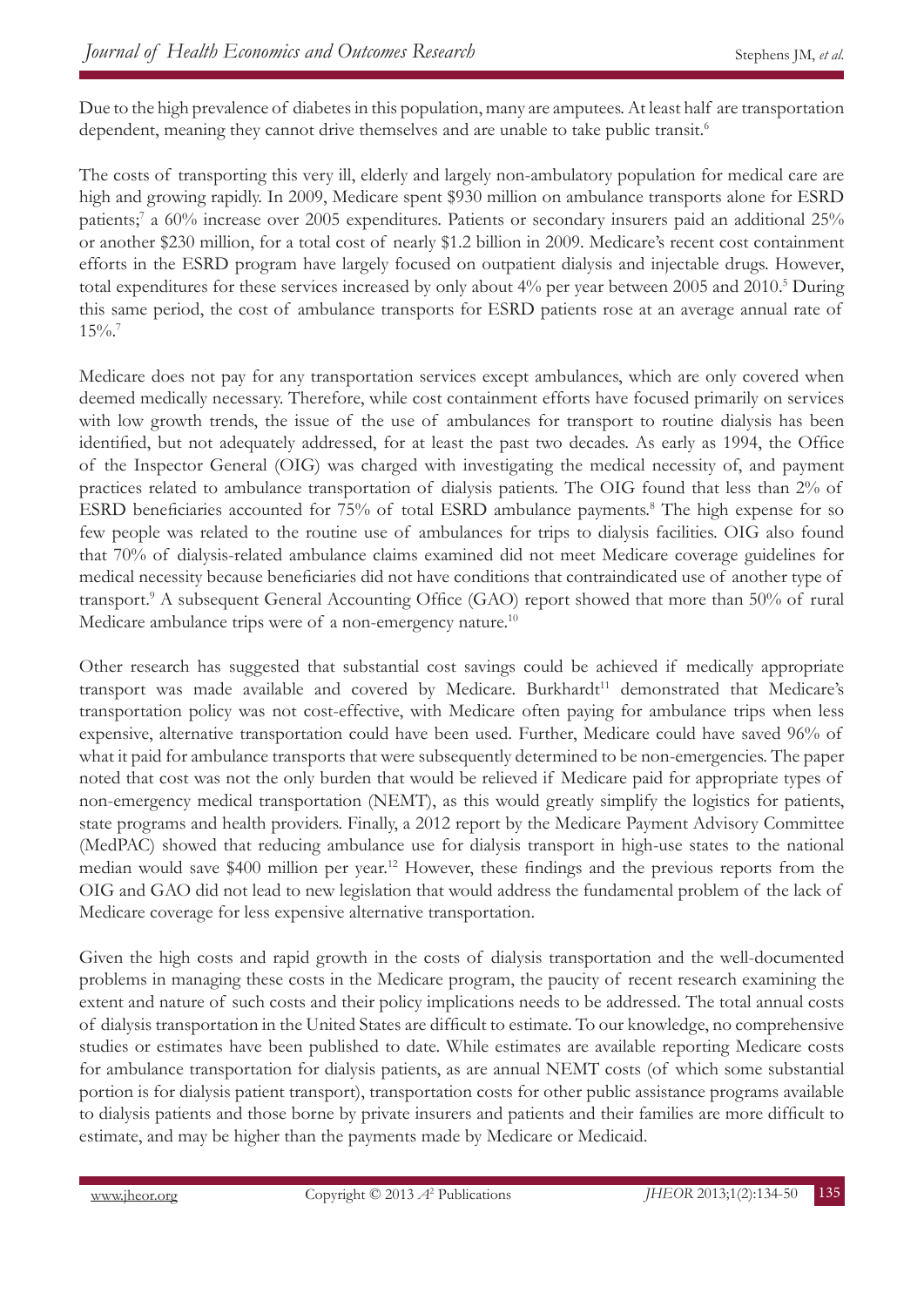Therefore, the objectives of this study were (1) to estimate US dialysis transportation costs from a purchaser's perspective, in total, by transport and payer type and by state and region, and (2) to estimate potential cost savings that could be achieved if less expensive means of transport were utilized.

# **2. Methods**

# *Data Sources and Approach*

This was a retrospective modeling study of dialysis patient travel estimates and the costs of travel, using publicly available data on U.S. dialysis patients and facilities in 2012. Using an actuarial model, the total costs of transportation were estimated for about 360,000 patients for travel to routine in-center dialysis. Per trip travel distance estimates were calculated from patient ZIP codes and dialysis facility addresses. Costs were estimated from a purchaser's perspective, where costs were defined as the total direct financial costs of all types of dialysis transportation incurred by the purchaser(s) of the service. This was either payments made by insurers, patients or other third parties to the transport provider for the actual services used, or, where no transport provider was paid for the transportation service, (i.e., patients drove themselves by private auto), a direct cost was calculated based on standard mileage rates.

Transit service to a dialysis facility is provided by a variety of modes, defined by the type of vehicle used, operating characteristics of the service provided, and the travel needs of the riding public for which they are designed. The transportation categories used in the model are defined in Table 1. Utilization by transport type used to travel to dialysis and costs of each transport type were estimated from fee schedules, government reports, transportation websites and peer-reviewed literature. The primary data sources and assumptions used in the model are summarized in Table 2.

# *Model Design*

The model used was an actuarial-type deterministic model, where all inputs were pre-defined, with predetermined application of formulae to the inputs to produce output. Costs were estimated for all in-center dialysis patients in the 50 US states, the District of Columbia and Puerto Rico. The base year for estimates was 2012. Costs were projected forward to 2014 using transportation cost inflation trends<sup>13</sup> and dialysis patient growth trends.7

Costs were estimated using the following input variables:

- Number of patients;
- Average number of treatments per patient per year (PPPY);
- Distance traveled per treatment; and
- Cost of travel per mile/treatment.

Input variables were detailed by the following dimensions:

- Insurance category (e.g., Medicare, Medicaid, commercial, no insurance);
- Transport type (e.g., ambulance, wheelchair van, private auto);
- Patient location (e.g., state, urban versus rural); and
- Calendar year.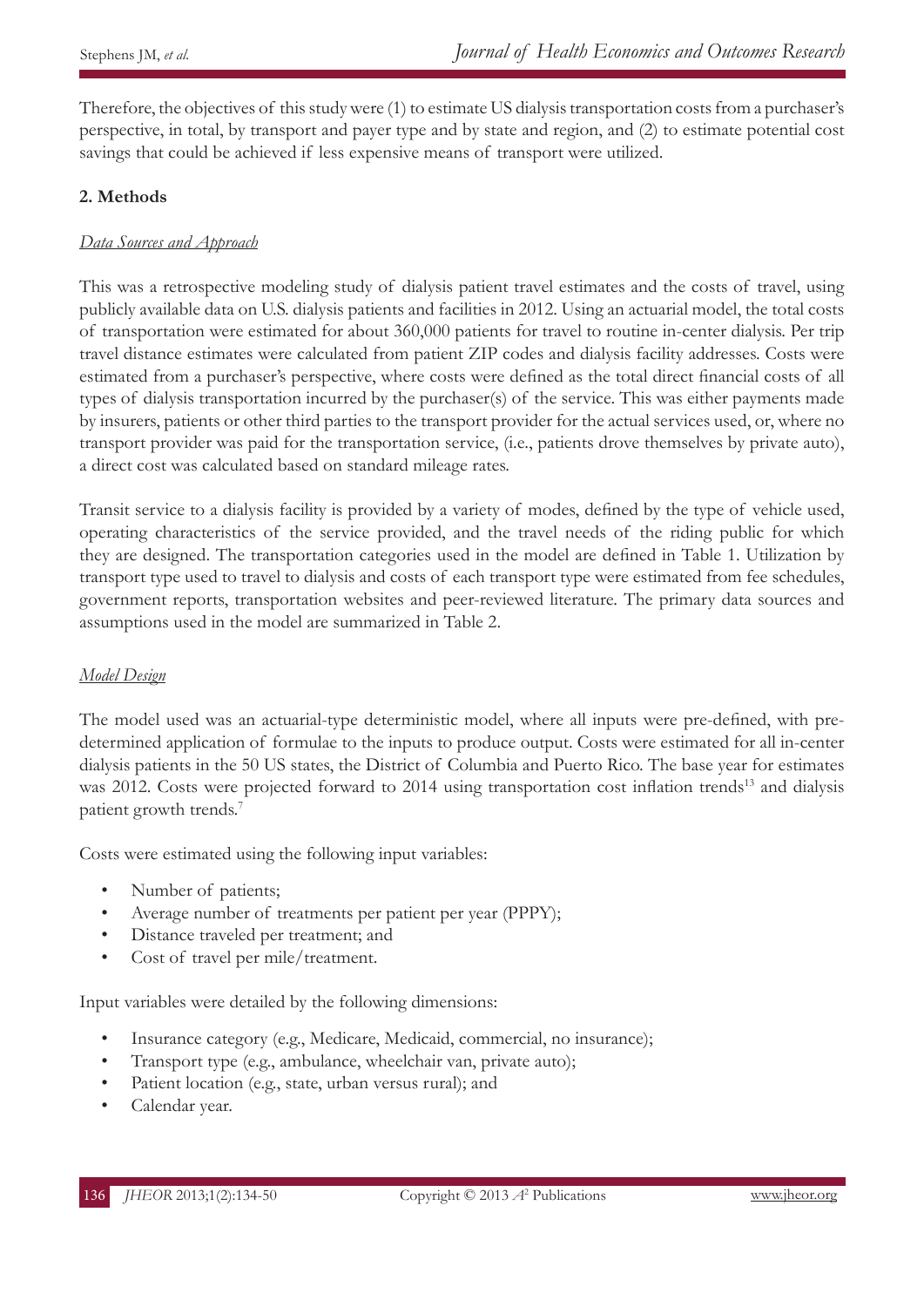#### **Table 1. Definitions for Transport Service Categories Used in the Model**

| <b>Transport Type</b>                                 | <b>Definition</b>                                                                                                                                                                                                                                                                                                                                                                                                                                                                                                                                                                       |
|-------------------------------------------------------|-----------------------------------------------------------------------------------------------------------------------------------------------------------------------------------------------------------------------------------------------------------------------------------------------------------------------------------------------------------------------------------------------------------------------------------------------------------------------------------------------------------------------------------------------------------------------------------------|
| <b>Non-emergency Medical</b><br><b>Transportation</b> | A general term for any type of transportation provided for transport of<br>patients to medical appointments on a non-emergency basis. Transport<br>services utilized for NEMT range from ambulances to private autos.                                                                                                                                                                                                                                                                                                                                                                   |
| <b>Paratransit</b>                                    | General term for assisted transport for persons with disabilities. Paratransit<br>vehicles take passengers directly from their origins to their destinations,<br>usually by van. By law, accessible paratransit service must be provided in all<br>areas served by regular route transit service to persons with disabilities or<br>otherwise unable to use fixed-route service. Paratransit service is often open<br>to larger segments of the public or all riders. Some services are operated<br>during late night and weekend hours in place of fixed-route services. <sup>31</sup> |
| <b>Ambulance</b>                                      | Vehicle equipped with medications and devices intended to stabilize patients<br>while speeding them to emergency care.                                                                                                                                                                                                                                                                                                                                                                                                                                                                  |
| <b>Ambulette (Stretcher Van)</b>                      | Van specifically equipped for the purpose of providing NEMT. Ambulettes are<br>built with layouts that are conducive to handling a wide variety of wheelchair<br>sizes and are often equipped with oxygen holding brackets, stretcher mounts<br>and wheelchair storage systems.                                                                                                                                                                                                                                                                                                         |
| <b>Wheelchair Van</b><br>(Paratransit Van, Chair Car) | These terms refer to vans that can accommodate wheelchairs, but typically<br>are designed to handle a mix of wheelchair users and other passengers. They<br>are distinguished from ambulettes in that a simple wheelchair van is not<br>specially equipped for medical transportation. They are often used by county<br>services for the elderly and disabled, and by public transit systems that need<br>to provide services to people with physical disabilities.                                                                                                                     |
| Taxi                                                  | Commercial auto or van services that are typically hired on a per trip basis for<br>transport to and from a single starting and ending point on an as-needed<br>basis. Taxis are often used to transport dialysis patients from home to the<br>dialysis center and back with pick-up and drop-off timed to the dialysis<br>session appointment time.                                                                                                                                                                                                                                    |
| <b>Fixed-route Public</b><br><b>Transportation</b>    | This category encompasses most public transit systems of buses, subways,<br>trolleys, ferries, and passenger rail systems that run on fixed routes and fixed<br>schedules. It also includes paratransit services provided by public transit<br>systems.                                                                                                                                                                                                                                                                                                                                 |
| Self-transport                                        | This refers to patients who drive themselves to or from dialysis.                                                                                                                                                                                                                                                                                                                                                                                                                                                                                                                       |
| <b>Other Drivers</b>                                  | This category covers other types of transport for ambulatory patients not<br>needing wheelchair or medical services. Includes private autos of friends and<br>family, van pools, etc.                                                                                                                                                                                                                                                                                                                                                                                                   |

Model outputs were:

- Number of patients,
- Number of treatments,
- Distance traveled,
- Costs of travel, and
- Sums and averages of the above: US total, PPPY, per treatment.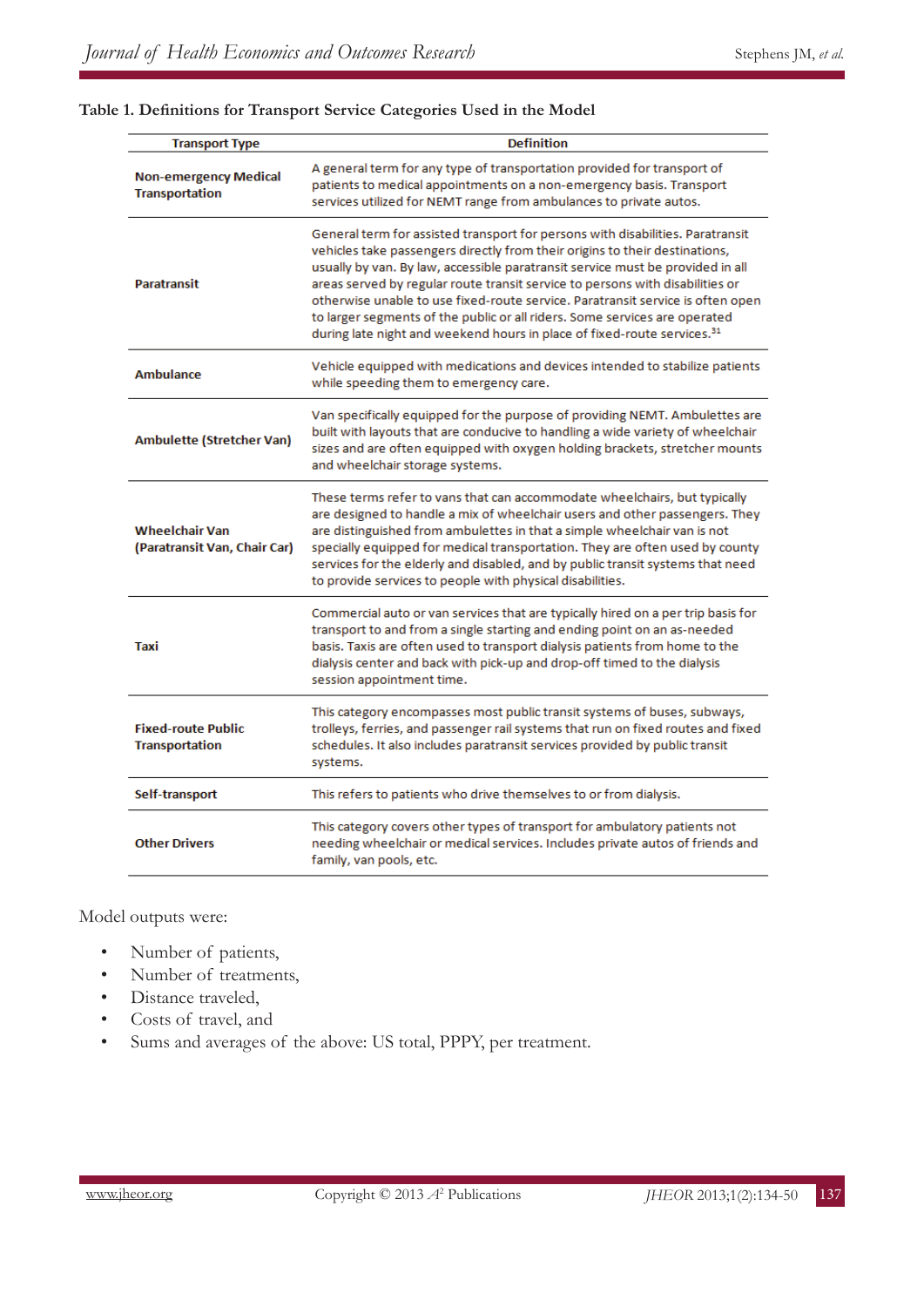| <b>Category</b>                                                                                   | Source(s)                                                                                                                                                                                                         | <b>Assumptions</b>                                                                                                                                                 |
|---------------------------------------------------------------------------------------------------|-------------------------------------------------------------------------------------------------------------------------------------------------------------------------------------------------------------------|--------------------------------------------------------------------------------------------------------------------------------------------------------------------|
| Population<br>2012 dialysis patient<br>counts by ZIP code and<br>modality                         | the ESRD Networks <sup>32</sup>                                                                                                                                                                                   | National Patient Prevalence Report, from Point in time patient count. Assumed to be<br>the average for all months in 2012                                          |
| Patient proportions by<br>insurance category                                                      | 2011 USRDS Annual Data Report, <sup>7</sup><br>checked against statistics aggregated<br>from 2009 Medicare Renal Cost<br>Reports <sup>33</sup>                                                                    | Detailed non-Medicare estimates were<br>interpolated from 2011 Dialysis Facility<br>Reports <sup>4</sup>                                                           |
| <b>Utilization</b>                                                                                |                                                                                                                                                                                                                   |                                                                                                                                                                    |
| Average number of<br>annual treatments per<br>patient                                             | 2009-2010 Medicare Cost Reports <sup>17,18</sup>                                                                                                                                                                  | Used average of 2009-2010 for<br>hemodialysis patients only                                                                                                        |
| to treatment                                                                                      | Patient by ZIP code data from the ESRD<br>Average travel distance Networks National Prevalence Report <sup>32</sup><br>and facility location data from the<br>Dialysis Facility Compare dataset <sup>34</sup>     | See methods description under Patient<br><b>Travel Estimates</b>                                                                                                   |
| Mode of transport:<br>Number/percent of<br>annual trips to dialysis<br>via ambulance<br>transport | 2009 Medicare ambulance costs PPPY<br>from the 2011 USRDS Annual Data<br>Report, <sup>7</sup> 2009 Medicare Ambulance Fee<br>Schedules, <sup>35</sup> and average miles to<br>treatment estimates from this study | An average cost per trip was calculated for<br>each state, urban, rural and super-rural.<br>Cost PPPY was divided by cost per trip to<br>estimate total trips PPPY |
| <b>Estimated proportions</b><br>of travel via other<br>modes of transport                         | 2002-2003 National Survey of Medicaid<br>Non-emergency Transportation, <sup>36</sup> and<br>other published reports and modeling                                                                                  | Assumptions varied by insurance category,<br>state and urban versus rural                                                                                          |
| Costs                                                                                             |                                                                                                                                                                                                                   |                                                                                                                                                                    |
| Ambulance costs per<br>trip                                                                       | CY 2012 Medicare Ambulance Fee<br>Schedules, <sup>37</sup> in combination with the<br>travel mile estimates from this study                                                                                       | Assumed Basic Life Support (BLS) level of<br>transport                                                                                                             |
| Capitation costs for<br>dialysis transportation<br>patients                                       | Estimated from the 2012 United States<br>for Medicare Advantage Per Capita Costs for dialysis patients <sup>38</sup>                                                                                              | Assumed capitation costs were equivalent<br>to Fee-for-Service as percentage of total                                                                              |
| Per mile costs for<br>private transportation                                                      | Based on 2012 IRS mileage rates <sup>39</sup>                                                                                                                                                                     | Medical rate applied to self-transported<br>miles. Full business rate applied to other<br>mileage-based cost estimates                                             |
| Costs of other modes of<br>transport                                                              | <b>Estimated from Medicaid program</b><br>survey, government reports, rate<br>schedules for taxis, buses, and other<br>public transport services and published<br>literature on transport costs and models        | Used national averages, split by urban<br>versus rural                                                                                                             |
| <b>Transportation cost</b><br>inflation                                                           | Based on the Urban Consumer Price<br>Index (CPI-U) for Transportation,<br>published by the Bureau of Labor<br>Statistics <sup>13</sup>                                                                            | Used average of last 3 years to project to<br>2014                                                                                                                 |
| Cost burden for each<br>payer category                                                            | Estimated from review of plan benefit<br>descriptions for Medicare, Medicaid and<br>select commercial insurance plans                                                                                             | Assumed patients without insurance pay<br>charges                                                                                                                  |

## **Table 2. Summary of Data Sources and Assumptions Used for Estimating Transport Costs**

ESRD=end-stage renal disease; IRS=internal revenue service; PPPY=per patient per year; USRDS=United States renal data system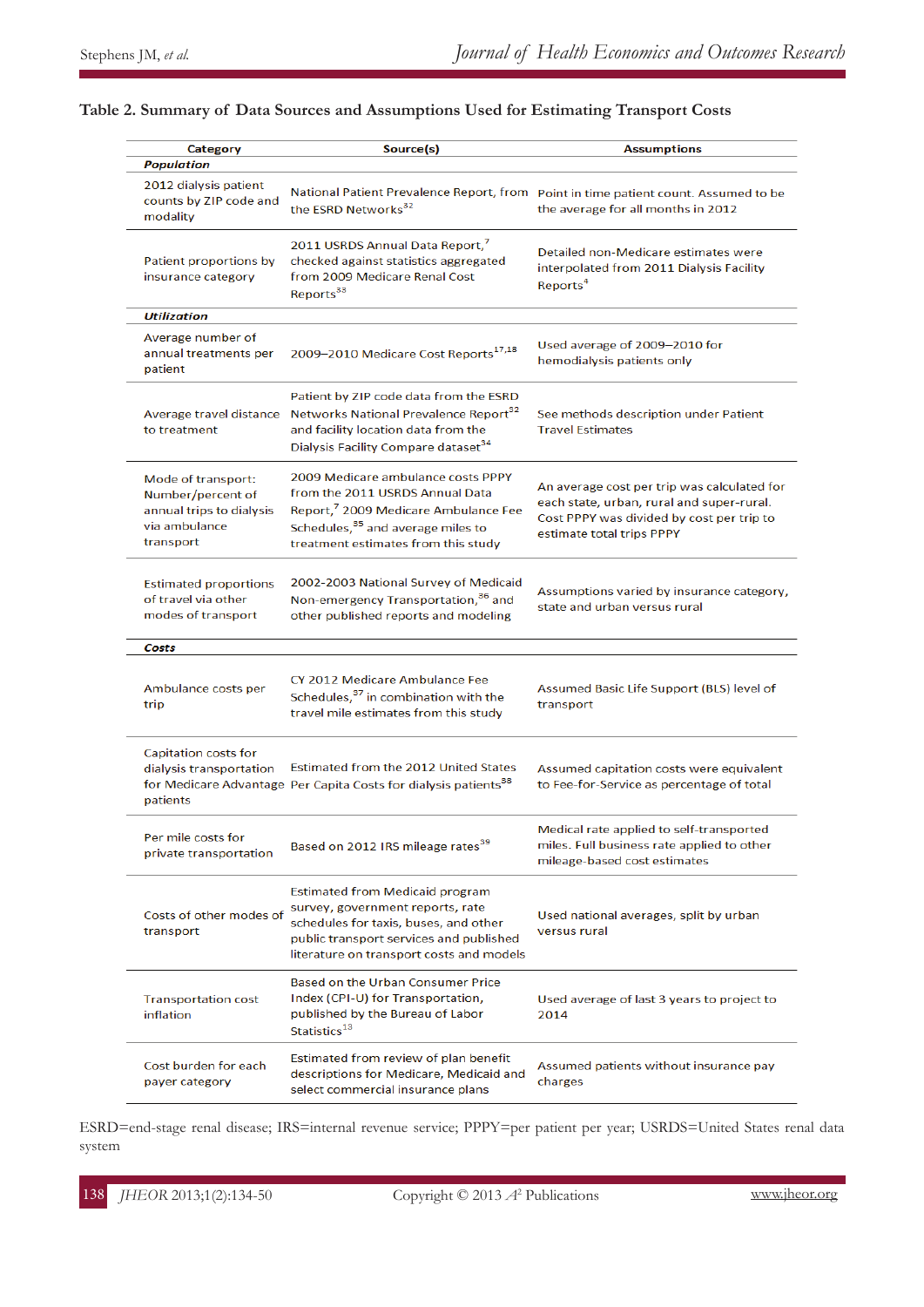Output variables were developed in detail by:

- Insurance category,
- Transport type,
- Patient location,
- Calendar year, and
- Payer (e.g., Medicare, Medicaid, private insurance, patient/other).

The full matrix of detailed cost estimates across all model dimensions included thousands of data points. Each data point was estimated using actuarial techniques through a combination of detailed estimates and higher level adjustment factors. For example, an average cost per trip for ambulettes was modified by an insurance-type factor to differentiate what Medicaid would pay versus what a patient would pay out-ofpocket. Detailed utilization estimates (i.e., treatments, transport miles) by transport type and insurance category were also calculated by applying utilization proportions to the detailed estimates of patients, miles, and visits that were derived from the distance calculations. The output from distance calculations was miles per treatment and patient counts by ZIP code.

Each detailed estimate was then broken down by insurance category and transport type based on higher level estimates for the general population. A further delineation of each cost estimate was made by applying payment allocation factors to each insurance category-by-transport type, reflecting the insurance benefits for each transport type in each insurance category. For example, Medicare pays 80% of the allowable costs of ambulance services. The remainder is paid by third parties such as Medicaid (for dual eligible beneficiaries), private insurance or the patients themselves.

## *Patient Travel Estimates (distance calculations)*

To estimate patient travel distances for dialysis, two data points were estimated: (1) patient residence and (2) dialysis treatment destination. These data points were mapped to latitude and longitude coordinates using Microsoft MapPoint 2011 and GPS Visualizer software. Driving distances and times were calculated using custom software developed in MapPoint and Wolfram Mathematica 8. Patient address data were limited to ZIP code of residence. Patients were assigned to residential locations within their ZIP code, weighted by population density. For example, an urban center within a ZIP code received a higher allocation of patients than a rural area of the same size within the same ZIP code.

Data on each patient's actual facility were not obtained. It was assumed that the facility location closest to the patient residence was the one utilized. This assumption is commonly used in studies of dialysis access.<sup>14–16</sup> However, initial modeling of patient assignments to their nearest facility revealed that such an assumption produced unrealistic patient counts at many facilities. Many facilities would be heavily overor under-allocated, relative to the actual number of patients served by these facilities. To address this problem, the model's initial patient assignment results were compared with reported patient census counts from Medicare Cost Reports<sup>17,18</sup> and Dialysis Facility Reports,<sup>4</sup> and the model-assigned patient counts were "corrected" by randomly selecting patients from over-allocated facilities and re-assigning them to other nearby facilities so that the number of patients assigned to each facility in the model achieved a 90% correlation with the actual patient counts reported by facilities.

Comparisons with point estimates found in recent literature on U.S. patient travel for dialysis services<sup>19–21</sup> were made to validate the estimates of patient travel distance and time to dialysis facilities made for this study.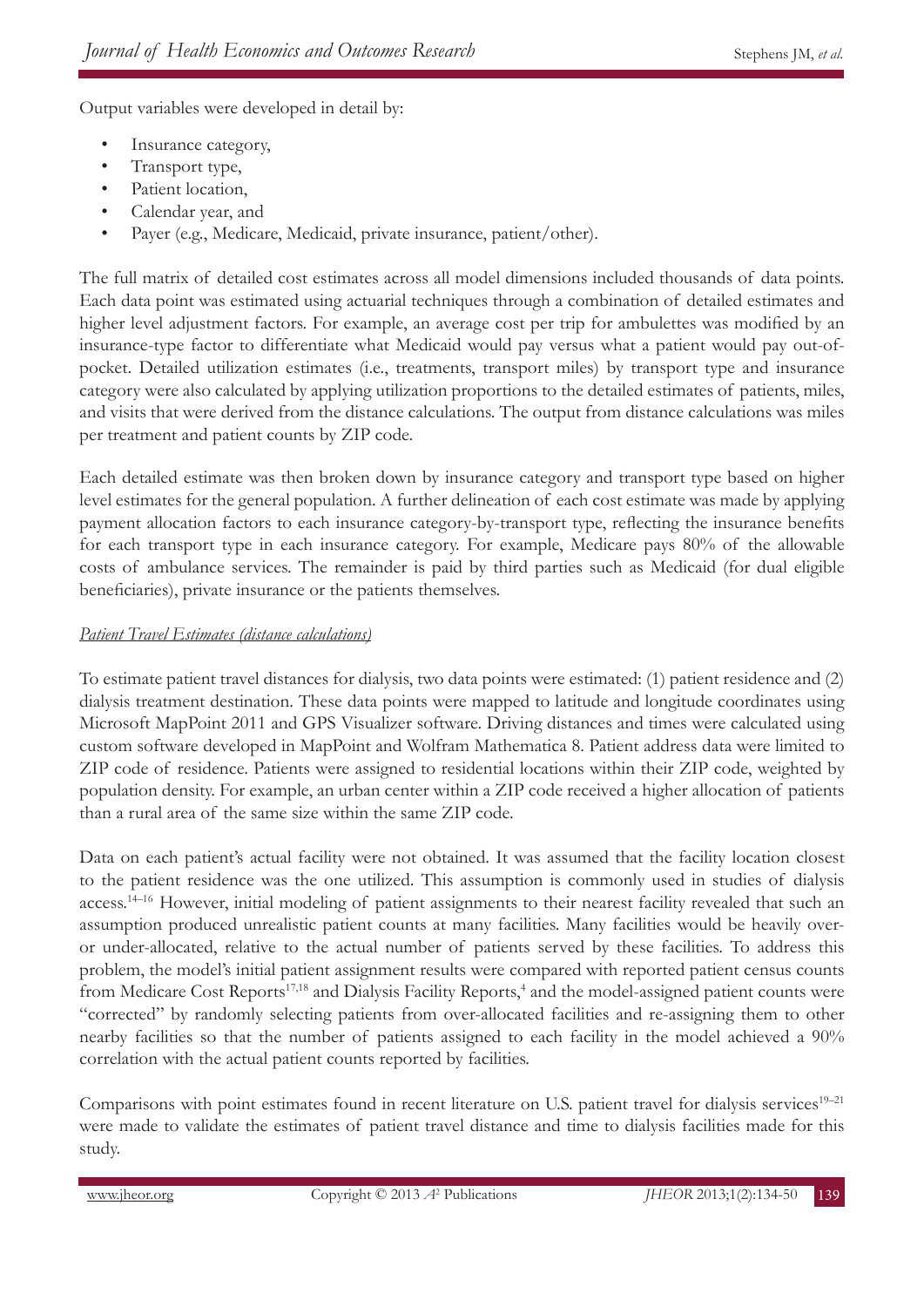# *Statistical Analysis*

# *Study Outcomes*

Transportation costs, trips and miles were estimated nationally, by state, census region and ESRD network for urban, rural and super-rural subgroups, by transport type and payer. Rates were calculated for average costs per patient, per round-trip and per mile. Costs were cumulated over 3 years —2012 through 2014.

# *Reliability and Validity*

Three sets of comparisons were made between model estimates and other cost estimates from the literature: (1) total national costs of dialysis transportation, (2) Medicare payments for ambulances, and (3) NEMT costs per trip. In general, the estimates from this study were conservative by comparison to the other estimates available from the literature. Model estimates were 7% to 12% lower than the comparison figures. For example, the model estimate of 2012 Medicare ambulance payments per patient for routine dialysis transportation was approximately 8% lower than those calculated from the 2009 actual Medicare ambulance payments (trended for inflation).

## *Cost Saving Scenarios*

In addition to the baseline estimates, cost estimates and potential cost savings were calculated for three scenarios in which utilization of higher cost means of transport was shifted to less expensive transport types. The three scenarios tested were:

- **Scenario 1:** Reduce ambulance utilization to 1% of trips. In the baseline model, seven states had ambulance use below 1% of total trips. This scenario calculated the savings that would result if all states had ambulance utilization of 1% of trips, and excess ambulance trips were proportionally allocated to all other modes except self-transport.
- **Scenario 2:** Change the mix of non-ambulance commercial NEMT transports (i.e., ambulettes, wheelchair vans, taxis and public transit) to a lower cost mix based on local "best practices". In the baseline estimates, the national average mix of transports within these four categories was 7%, 54%, 29%, and 10%, respectively. The mix used in this scenario was 5%, 25%, 60%, and 10%, respectively. It was assumed that public transit use could not be higher than the national average, due to limited availability in rural areas and access problems for most dialysis patients. Reducing ambulette and wheelchair van use to 30% of this total from the national average of 61% may be aggressive when compared to current practices. It was assumed that some ambulette trips could be shifted to wheelchair vans, and most wheelchair van trips could be shifted to taxis.
- **Scenario 3:** Combine the utilization shifts from Scenarios 1 and 2, first shifting excess ambulance use proportionally to all other modes except self-transport, and then shifting the mix within commercial NEMT to the proportions in Scenario 2.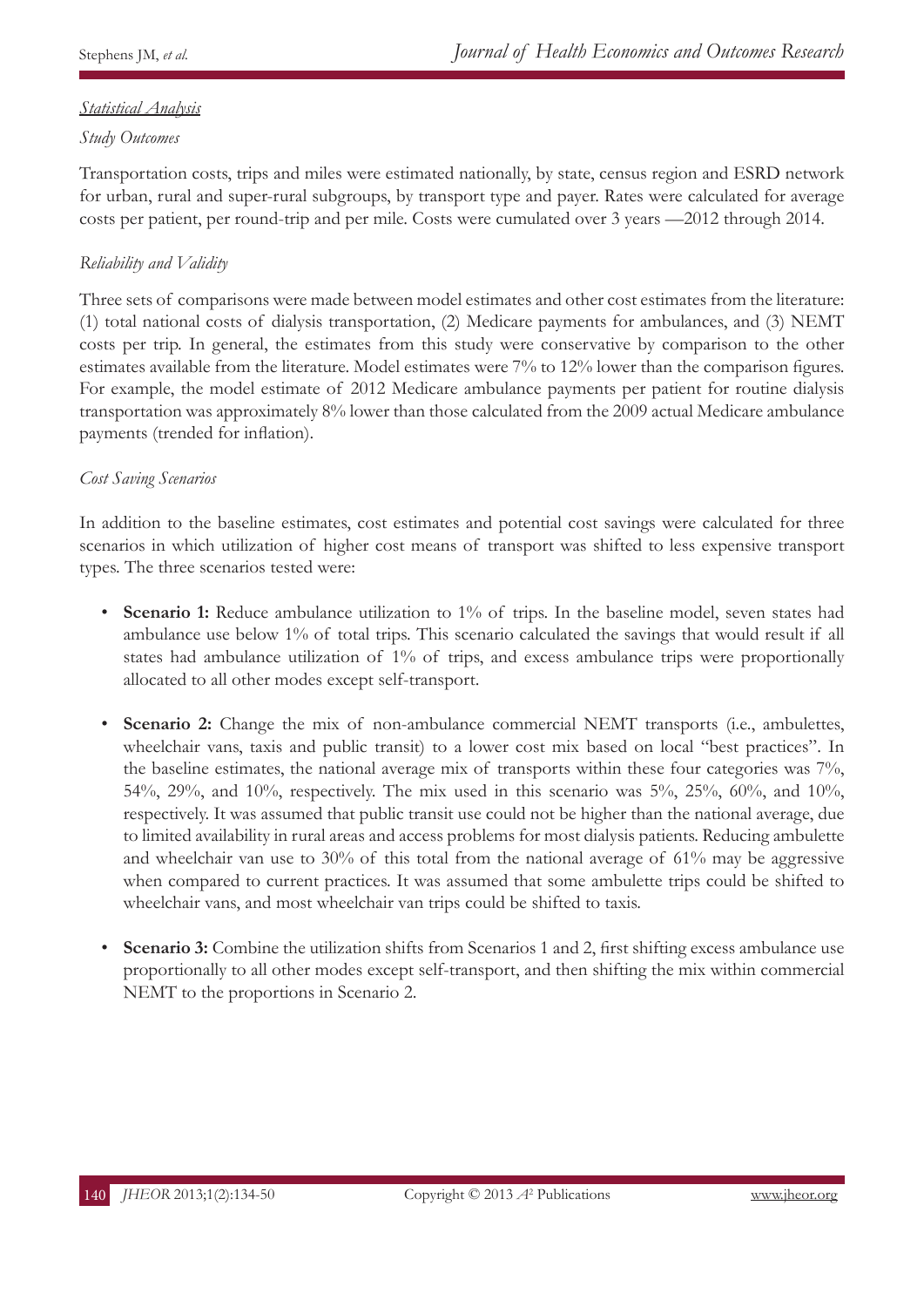# *Sensitivity Analysis*

A series of one-way sensitivity analyses were conducted for the 3-year (2012-2014) projected costs of dialysis transportation for in-center dialysis patients, to determine the key cost drivers estimated in the model. Eight variables expected to show sensitivity in the results to changes in their values were identified in the model. The effects of changes from the baseline assumption for each single variable in the analysis were isolated in the model by holding all other factors constant (at baseline estimates) and then modifying the test variable through a range of reasonable alternate assumptions. Model results for total (cumulative) costs under these alternate assumptions were compared to the baseline result. Plausible ranges of values were developed from the literature and/or from sub-analyses to bound the one-way sensitivity analyses. Sources and rationales for the assumptions used are given in Table 3.

| Variable                                          | Lower Boundary                           | <b>Baseline</b>                                  | Upper<br><b>Boundary</b>   |
|---------------------------------------------------|------------------------------------------|--------------------------------------------------|----------------------------|
| Utilization by Transport Type <sup>a</sup>        | West                                     | <b>US Average</b>                                | <b>Northeast</b>           |
| NEMT Cost per Trip <sup>b</sup>                   | \$24.22                                  | \$30.28                                          | \$36.34                    |
| <b>Insurer Discounts<sup>c</sup></b>              | Higher Commercial<br>/Medicaid Discounts | <b>Best Estimate</b><br><b>Current Discounts</b> | Non-Medicare<br>at Charges |
| Travel Miles (median miles/trip) <sup>d</sup>     | 4.2                                      | 4.2                                              | 6.0                        |
| Annual Treatments/Patient <sup>e</sup>            | 137                                      | 142                                              | 146                        |
| Mileage Allowance (\$/mile) <sup>f</sup>          | \$0.230                                  | \$0.388                                          | \$0.555                    |
| Patient Insurance Distribution <sup>8</sup>       | Good Economy                             | <b>Best Estimate</b><br>(2009)                   | Poor Economy               |
| Annual Transportation Inflation Rate <sup>h</sup> | 5.6%                                     | 6.8%                                             | 8.3%                       |

#### **Table 3. Sensitivity Analysis: Plausible Ranges of Values, Sources and Rationales**

NEMT=non-emergency medical transportation

a Range based on U.S. regions with the least intensive (West) and most intensive (Northeast) mix of transportation services utilized in the model.

b Few NEMT cost estimates per trip were found in the literature. A range of ±20% around the baseline estimate was used.

c Low end: Commercial NEMT discounts same as Medicaid, ambulance fees at Medicare fee schedule for commercial and Medicaid. High end: no discounts, Medicaid or Commercial.

d Low end estimate: Baseline model, which was the lowest estimate found. High end estimate: MedPAC 2011 Report to the Congress, which examined travel for new Fee for Service beneficiaries in 2008.19

<sup>e</sup>Low estimate from average of 2009 Renal Cost Reports<sup>17</sup> for in-center hemodialysis + peritoneal dialysis. High estimate from USRDS 2011 Annual Data Report<sup>7</sup> Table J.8 for 2009 (including hospitals). Base estimate was the average of 2009-2010 hemodialysis-only from all cost reports (includes hospital non-maintenance sessions).

f Low estimate: All miles at Internal Revenue Service (IRS) 2012 Medical Rate (variable costs only). High estimate: All miles at IRS 2012 full mileage rate (all costs included).<sup>39</sup>

g Based on economic scenarios of poor economy = more Medicaid/more uninsured/less commercially-insured, and good economy = less Medicaid/less uninsured, more commercially-insured. Assume Medicare eligible patients stay about the same.

<sup>h</sup>Used the high and low annual percentage inflation of the last 5 years of the CPI-U Transportation Index<sup>13</sup> and the high and low annual percentage growth in dialysis patient year-end point prevalence of the most recent 5 years available (2004 to 2009).7 The baseline assumption was 6.8% annual growth, which was the average of the past 3 years.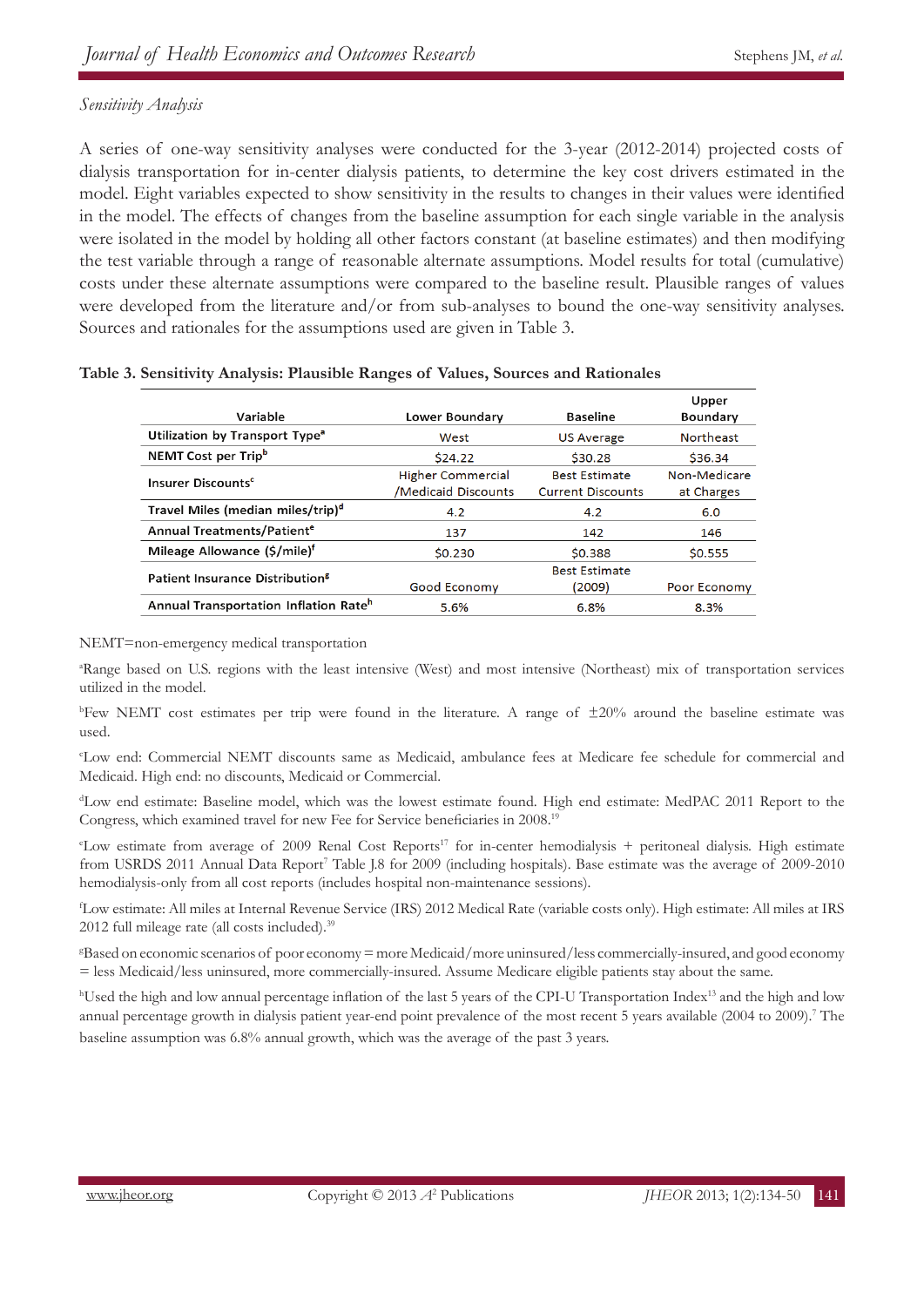# **3. Results**

The study cohort used in the model included 360,579 in-center dialysis patients assigned to 5,405 dialysis centers (Table 4).

| n         | <b>Dialysis Facilities</b>           |        |
|-----------|--------------------------------------|--------|
| 401,109   | Total US ESRD providers <sup>b</sup> | 5.681  |
| $-40,103$ | No in-center dialysis services       | $-215$ |
| 361,006   | In-center dialysis providers         | 5,466  |
| $-427$    | No patients assigned <sup>d</sup>    | $-61$  |
| 360,579   | Facilities in results                | 5,405  |
|           |                                      |        |

### **Table 4. Study Cohort of Patients and Facilities**

ESRD=end stage renal disease

<sup>a</sup>National Patient Prevalence Report<sup>32</sup>

<sup>b</sup>Centers for Medicare & Medicaid Services (CMS) Dialysis Facility Compare File<sup>34</sup>

c These patients could not be assigned to a dialysis facility, since the model allocated them to geographically inaccessible areas (e.g. wilderness areas and bodies of water).

<sup>d</sup>61 facilities had no patients assigned as the closest facility.

The estimated annual cost of transportation to dialysis in the United States for 2012 was \$3.0 billion, approximately half of which was for ambulance transport. Most of the remaining costs were for use of commercial transport via ambulettes, wheelchair vans and taxi services. Only about 5% of costs were related to use of private vehicles or public transportation. Costs were expected to grow to \$3.4 billion by 2014 (Table 5).

**Table 5. Estimated National Costs of Dialysis Transportation from 2012 to 2014, by Transport Type (\$ Millions)**

| <b>Transport Type</b>        | 2012       | 2013       | 2014       |
|------------------------------|------------|------------|------------|
| Ambulance                    | \$1,448.00 | \$1,546.60 | \$1,651.90 |
| Ambulette                    | \$345.40   | \$368.90   | \$394.10   |
| Wheelchair van               | \$823.30   | \$879.40   | \$939.30   |
| Taxi                         | \$225.60   | \$241.00   | \$257.40   |
| Fixed-route public transport | \$9.10     | \$9.70     | \$10.30    |
| Self-driven                  | \$42.60    | \$45.50    | \$48.60    |
| Other drivers                | \$111.00   | \$118.60   | \$126.70   |
| Total                        | \$3,005.00 | \$3,209.70 | \$3,428.30 |

We estimated that in-center dialysis patients would travel almost 744 million miles to dialysis in 2012, an average of 14.5 miles per round-trip. Collectively, they would make an estimated 51.2 million round-trips for dialysis in 1 year, an average of 142 round-trips per patient (Table 6). Ambulance services account for 48% of all costs, but only 5% of transports. Patients who drive themselves account for 25% of all trips, but only 1% of costs.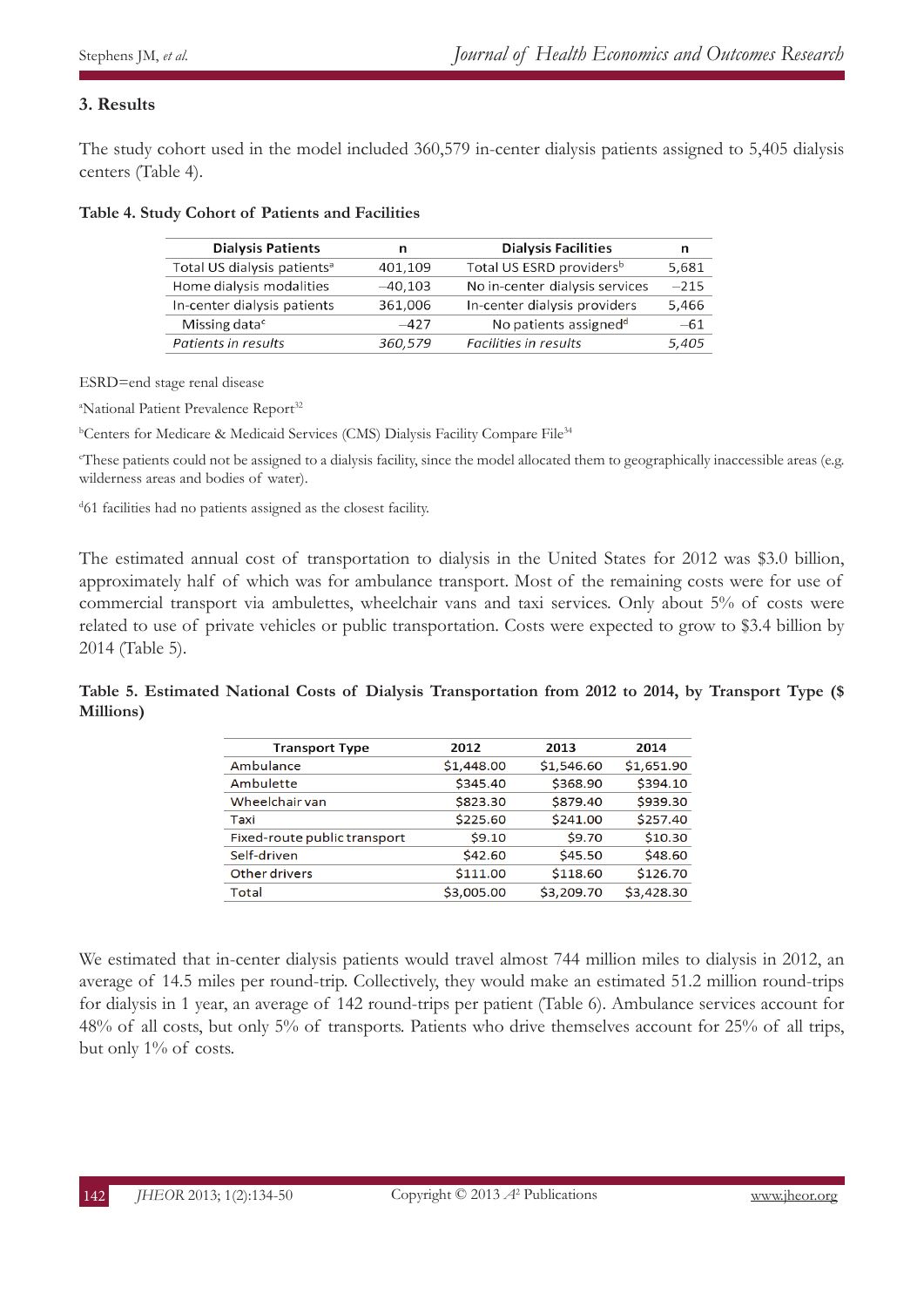| <b>Transport Type</b>                  | <b>Round Trips</b> | Miles<br><b>Traveled</b> | %<br>Costs | %<br><b>Trips</b> | %<br>Miles | Round-trips/<br>Patient | Miles/<br>Round-trip |
|----------------------------------------|--------------------|--------------------------|------------|-------------------|------------|-------------------------|----------------------|
| Ambulance                              | 2,739,361          | 39,267,051               | 48%        | 5%                | 5%         | 8                       | 14.3                 |
| Ambulette                              | 1,681,214          | 27,155,597               | 11%        | 3%                | 4%         | 5                       | 16.2                 |
| Wheelchairvan                          | 12,347,608         | 164,621,013              | 27%        | 24%               | 22%        | 34                      | 13.3                 |
| Taxi                                   | 6,773,622          | 85,619,569               | 8%         | 13%               | 12%        | 19                      | 12.6                 |
| <b>Fixed route</b><br>public transport | 2,368,816          | 30,992,212               | 0%         | 5%                | 4%         | 7                       | 13.1                 |
| Self-driven                            | 12,758,287         | 185,242,492              | 1%         | 25%               | 25%        | 35                      | 14.5                 |
| <b>Other drivers</b>                   | 12,533,271         | 210,926,863              | 4%         | 25%               | 28%        | 35                      | 16.8                 |
| <b>Total</b>                           | 51,202,180         | 743,824,797              | 100%       | 100%              | 100%       | 142                     | 14.5                 |

## **Table 6. 2012 National Utilization Statistics - Transportation to In-Center Dialysis**

Costs PPPY were estimated at over \$8,300. About one-third of these costs would not be covered by patients' primary or secondary insurance (Medicare, Medicaid, or Employer Group Health Plans) and would therefore be the responsibility of the patient or other third parties (Table 7). The costs to Medicare for ambulances alone was expected to exceed \$1.0 billion in 2012, not including emergency ambulance services for these patients.

### **Table 7. 2012 Costs (\$ Millions) and Percent of Costs by Transport Type, by Payer**

|                              | Private    |     |          |     |           |     |               |     |                         |      |
|------------------------------|------------|-----|----------|-----|-----------|-----|---------------|-----|-------------------------|------|
| <b>Transport Type</b>        | Medicare   |     | Medicaid |     | Insurance |     | Patient/Other |     | <b>Total All Payers</b> |      |
| Ambulance                    | \$1,060.90 | 73% | \$168.80 | 12% | \$38.20   | 3%  | \$180.10      | 12% | \$1,448.00              | 100% |
| Ambulette                    | \$0.00     | 0%  | \$153.50 | 44% | \$26.20   | 8%  | \$165.70      | 48% | \$345.40                | 100% |
| Wheelchair van               | \$0.00     | 0%  | \$396.60 | 48% | \$87.00   | 11% | \$339.70      | 41% | \$823.30                | 100% |
| Taxi                         | \$0.00     | 0%  | \$73.60  | 33% | \$0.00    | 0%  | \$152.00      | 67% | \$225.60                | 100% |
| Fixed route public transport | \$0.00     | 0%  | \$3.20   | 35% | \$0.00    | 0%  | \$5.90        | 65% | \$9.10                  | 100% |
| Self-driven                  | \$0.00     | 0%  | \$14.20  | 33% | \$0.00    | 0%  | \$28.40       | 67% | \$42.60                 | 100% |
| Other drivers                | \$0.00     | 0%  | \$13.40  | 12% | \$0.00    | 0%  | \$97.70       | 88% | \$111.00                | 100% |
| Total                        | \$1.060.90 | 35% | \$823.40 | 27% | \$151.40  | 5%  | \$969.40      | 32% | \$3,005.10              | 100% |

Per patient dialysis transportation costs vary tremendously from state to state, ranging from \$3,951 PPPY in Utah to \$30,516 PPPY in Puerto Rico. As at the national level, costs by state were driven by ambulance utilization. The percentage of trips via ambulance in Utah was less than 1%, while it was 47% in Puerto Rico (Figure 1).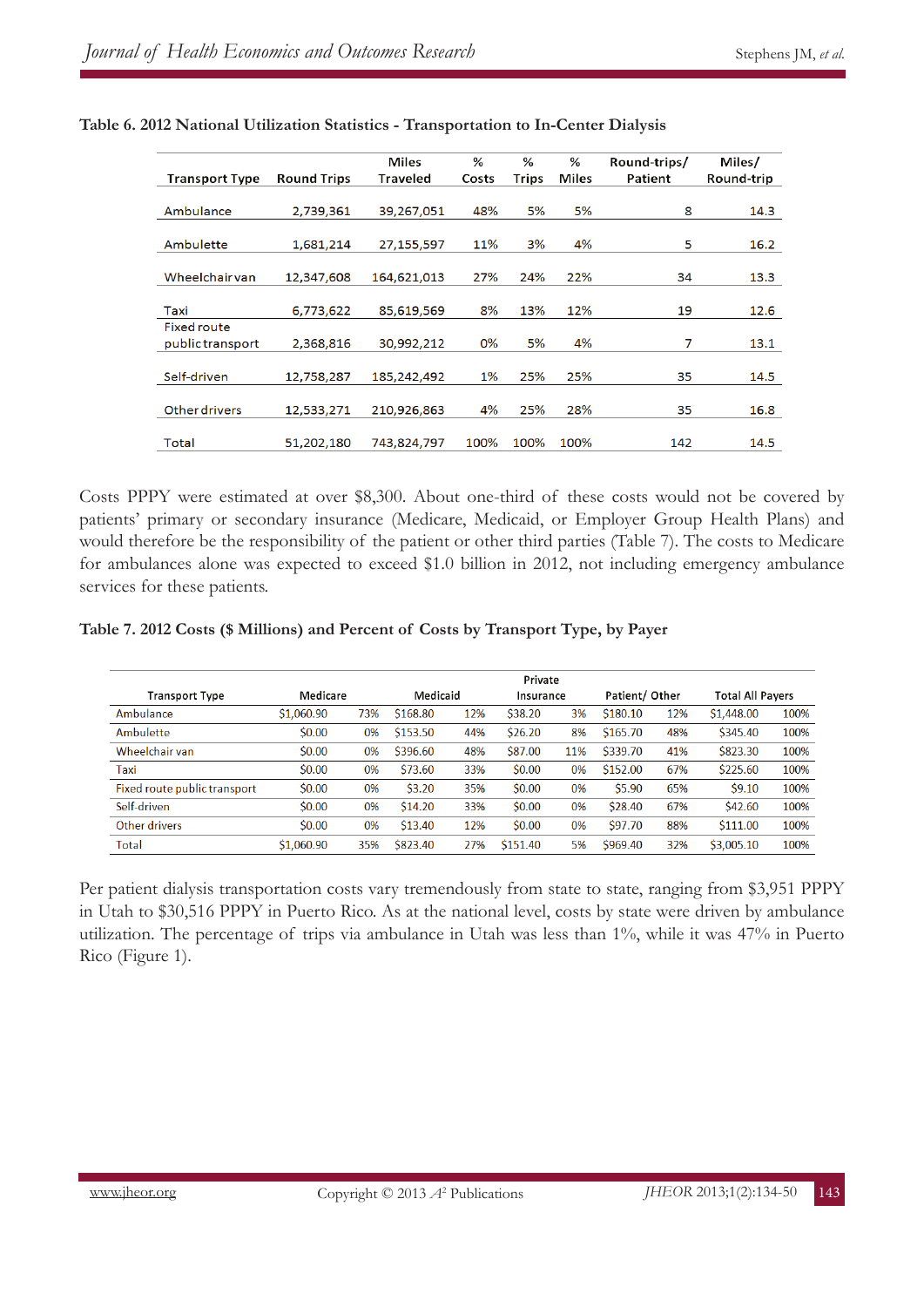

### **Figure 1. Dialysis Transportation Cost PPPY and Percent of Trips by Ambulance, by State**

The correlation was calculated from state-level observations, using the percent of total trips that were via ambulance correlated with total costs PPPY.

There was also high regional variation, with PPPY costs of \$7,119 in the Midwest versus \$9,780 in the Northeast (Figure 2). The percentage of costs attributed to ambulances was 39% in the Midwest and 56% in the Northeast.

**Figure 2. Dialysis Transportation Costs PPPY and Percent of Costs Attributable to Ambulance Trips, by Census Region**

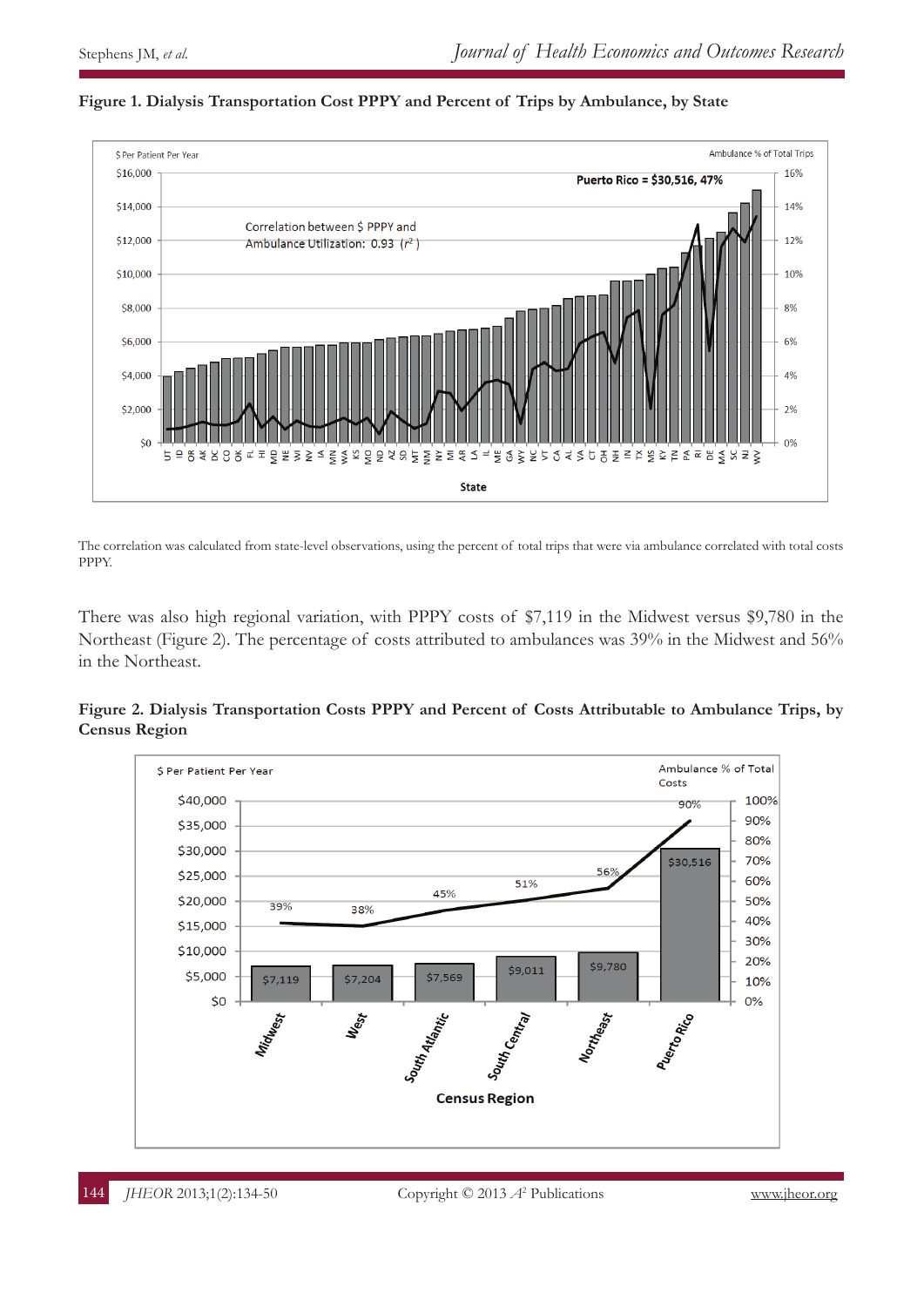## *Sensitivity Analysis*

Figure 3 shows the results of the one-way sensitivity analysis. The largest effects on the model cost estimates resulted from the assumptions of utilization mix by type of transport. The range of results varied from 16% below baseline to 20% above baseline when the utilization patterns of individual US regions were substituted for the overall US average pattern. The average cost per trip for NEMT services, the level of insurer discounts from charges, and the average miles driven per trip also showed large effects. Other variables had very small effects by comparison.





Black bars represent outcomes based on minimum plausible values. Gray bars represent outcomes based on maximum plausible values. Numbers in square brackets to the right of the labels denote the range of values used.

## *Savings Estimates*

Potential cost savings that may be achieved over 3 years under various scenarios of changes in service utilization mix are shown in Table 8. Changing the mix of services within the four non-ambulance commercial transport categories (ambulettes, wheelchair vans, taxis and public transit) to a lower cost mix of 5% ambulettes, 25% wheelchair vans, 60% taxi and 10% public transit would save nearly \$1 billion, or 10% of total costs over 3 years, versus the baseline utilization mix in the model. Shifting patients from costly ambulance transport to less expensive modes of transport offers the potential for dramatic savings. If ambulance use dropped to 1% of trips from the current 5% of trips, the savings would be over \$3.2 billion, or one-third of total costs, over the 3-year period. Combining the utilization shifting strategies of the first two scenarios could save \$4.2 billion, or 44% of total costs over 3 years.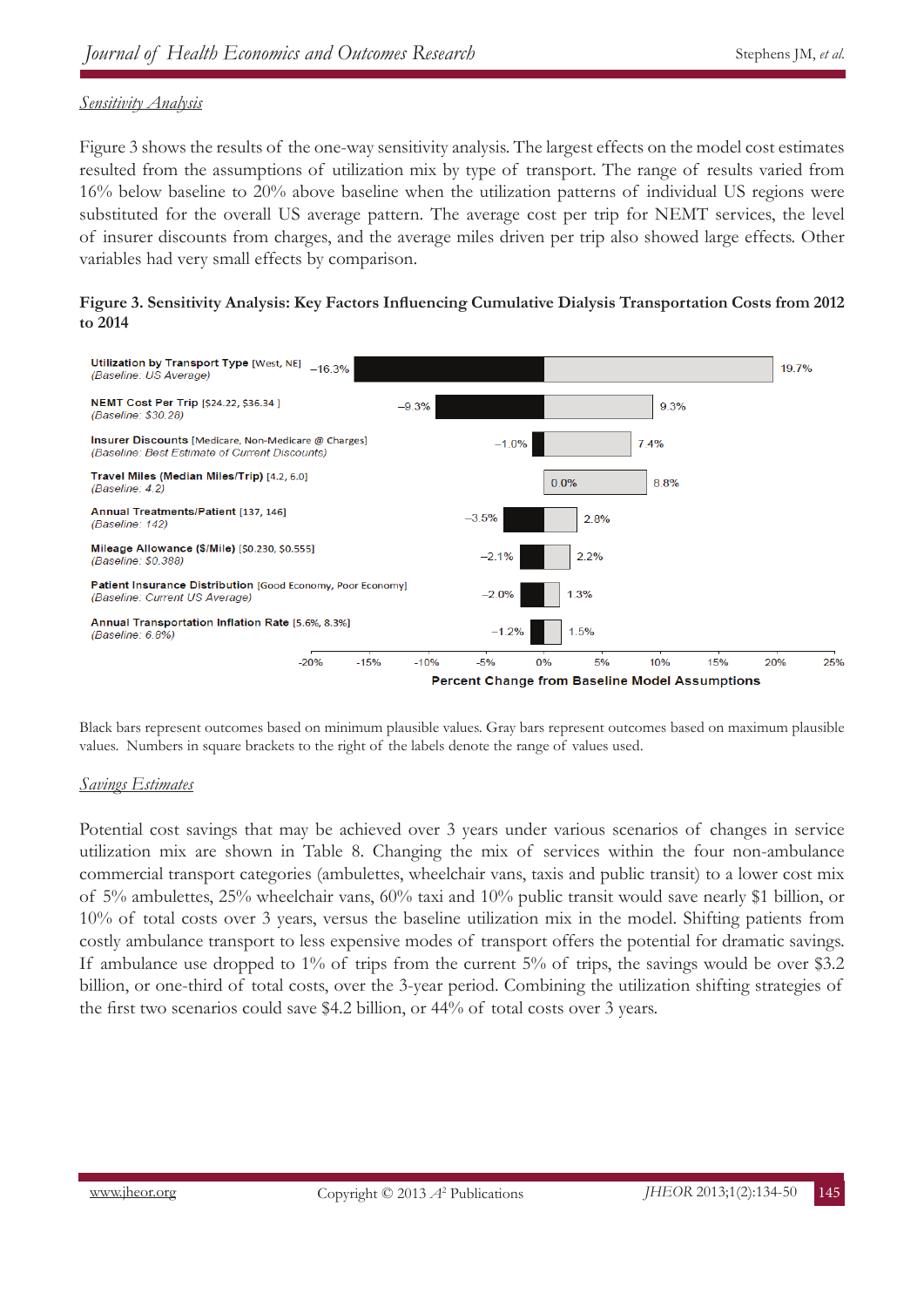#### **Table 8. Cost Savings Scenarios (\$ Billions)**

|                                         | <b>Total Costs</b> |                       |             |
|-----------------------------------------|--------------------|-----------------------|-------------|
| Scenario                                | 2012-2014          | Savings (\$ Billions) | Savings (%) |
| <b>Baseline</b>                         | \$9.643            |                       |             |
| Reduce intensity of commercial NEMT mix | \$8.699            | \$0.944               | 10%         |
| Reduce ambulance to 1% of trips         | \$6.418            | \$3.225               | 33%         |
| Reduce ambulance use and NEMT mix       | \$5.428            | \$4.215               | 44%         |

NEMT=non-emergency medical transportation

## **4. Discussion**

This study estimated that the costs of transport to routine dialysis for US patients are approximatley \$3.0 billion annually and growing rapidly, especially Medicare ambulance costs. The study further showed that if regional or state-level "best practices" were implemented nationally, costs could be cut by one-third or more, saving billions of dollars over 3 years. Despite the apparent high costs of dialysis transportation, this cost segment has received very little attention relative to its overall impact on ESRD costs. For example, concern over the high costs of dialysis drugs arguably led to an entire re-design of Medicare's payment system for dialysis.<sup>22</sup> Yet the costs of ambulances for ESRD patients were rising at a much faster rate than dialysis drug costs and rapidly approached \$1 billion per year by 2009 (Table 9).

## **Table 9. Total Medicare Payments (\$ Millions) for ESRD Patients: by Select Claim Type7**

|                         | 2005      | 2006      | 2007      | 2008      | 2009      | <b>Annual Growth</b><br>Rate 2005 to<br>2009 |
|-------------------------|-----------|-----------|-----------|-----------|-----------|----------------------------------------------|
| <b>Total Medicare</b>   | \$19,687  | \$21,657  | \$22,641  | \$25,131  | \$25.115  | 6.9%                                         |
| Outpatient dialysis and |           |           |           |           |           |                                              |
| injectable drugs        | \$6,284.7 | \$6,585.7 | \$6,739.8 | \$6,957.1 | \$7,245.8 | 3.8%                                         |
| Ambulance               | \$580.7   | \$701.0   | \$758.7   | \$842.0   | \$929.8   | 15.0%                                        |

In response to the 2012 MedPAC report on Medicare payment for ambulance services,<sup>12</sup> Congress took action in the American Taxpayer Relief Act of 2012 (the so-called "Fiscal Cliff " act) to attempt to restrain the use of ambulances for dialysis transport. The new law cut fee schedule payments for non-emergency basic life support services involving transport of an individual with ESRD to a dialysis facility by 10%, effective October 1, 2013.<sup>23</sup>

Reduced payments should be a disincentive to ambulance providers to transport dialysis patients, but coverage of any alternative means of transport was not addressed. A major policy issue that should be addressed is to determine how to reduce transportation costs without shifting the cost burden to the patient, to the dialysis provider, or to tax-funded public transportation programs. There is already a heavy burden of costs borne by patients, their families and public transit services. This study estimated that approximately one-third of total costs are not covered by patients' primary or secondary insurance. Patients who do not have access to public transportation assistance programs may face a large financial burden due to transport to and from dialysis three times per week. Access to needed services may be reduced or eliminated for some patients, purely based on costs.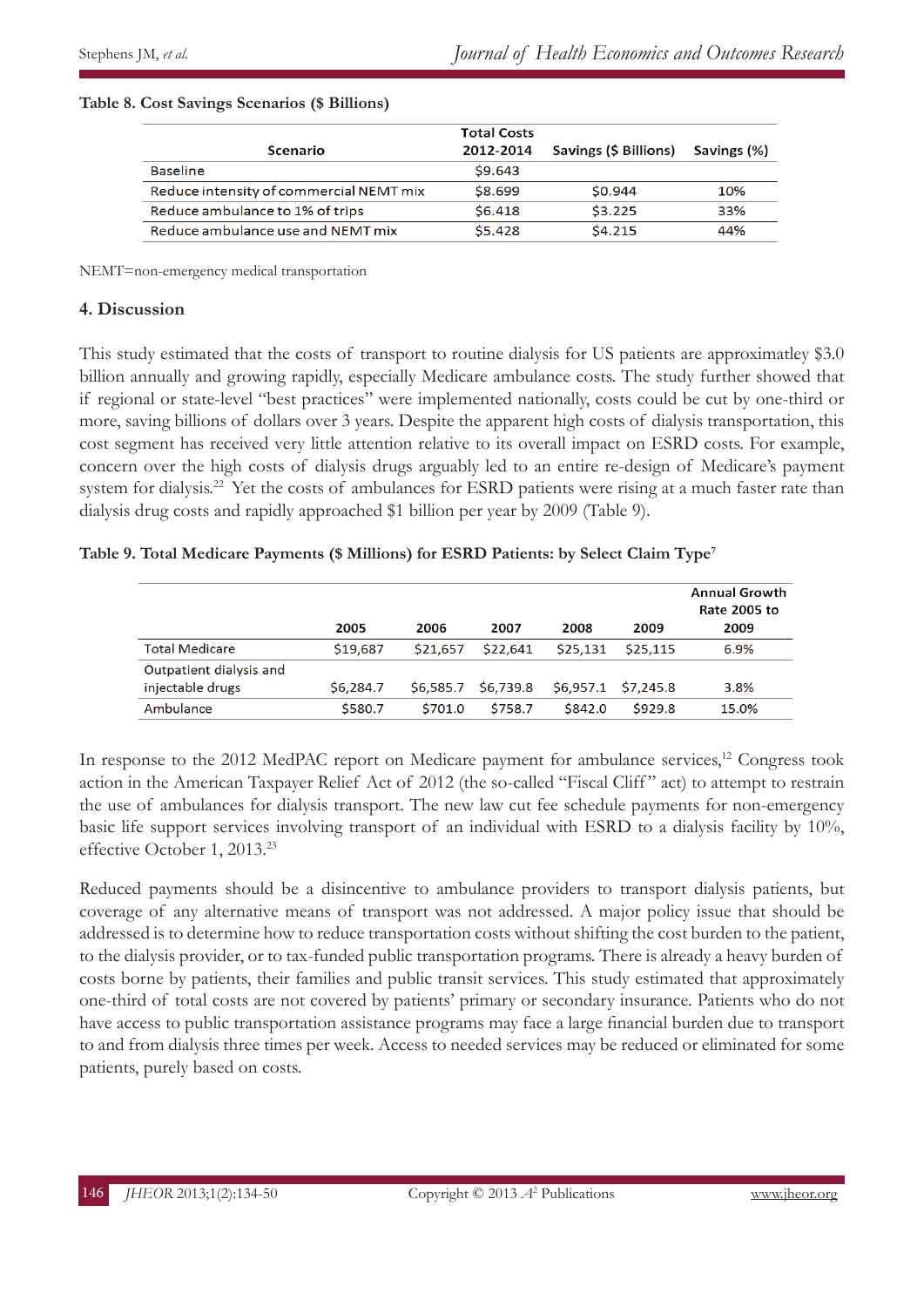Citing budget constraints and the growing demand for dialysis transport, some community transportation services are already turning away dialysis patients.<sup>24</sup> Not only is the prevalent dialysis patient population growing, but also there is growing evidence for the health benefits of short daily hemodialysis versus traditional three-times weekly treatment.<sup>25–28</sup> Added to this is a trend toward more off-hours appointment times, especially at the centers run by the largest dialysis organizations. These factors, taken together, could precipitate more service cutbacks or shortfalls for budget-constrained county and municipal paratransit services. The transportation that many dialysis patients rely on may no longer be available. Concern in some states over this pending crisis of increasing demand in the face of shrinking budgets is high enough that congressmen are taking action to address the problem. At least two bills were introduced in 2012 (H.R. 6011 and S. 2163) to address barriers in accessing quality care for people with kidney failure, including transportation issues.<sup>29</sup>

Policy issues, such as Medicare's limited transportation benefits, and budget cuts to state Medicaid programs and county and municipal transit services, may combine to create a serious crisis in care for dialysis patients. One opportunity to address the issue is through the Dual Eligible demonstration projects funded by the Affordable Care Act. With at least half of the 50 states expected to participate, the ability to coordinate transportation benefits between Medicare and Medicaid for dialysis patients could save a lot of money, and more importantly, protect vital access to medical services for dialysis patients. Another opportunity may result from the ESRD demonstration projects that are under consideration by the Centers for Medicare and Medicaid Services (CMS). In a recent Open Door Forum held by CMS on ESRD demonstration projects, several participants commented on the need to address transportation services.<sup>30</sup>

This study was primarily limited by the lack of quality and the incompleteness of the data used to generate estimates. We are unaware of any systematic reporting on dialysis transportation costs in the United States. There are unreported costs, such as data on the number of patient-driven miles; and information on transportation type used by dialysis patients is very limited. The cost estimates in this study appear to be conservative, when compared with other available literature, and may have underestimated the actual costs by 10% or more. Some model assumptions were generalized across geographic regions, where variation may exist. This limits the reliability of the detailed estimates at the state or region level.

Few studies have been published that attempt to examine overall US dialysis transportation costs and utilization across all transport types and payers. This study begins to explore the range of probable costs and associated policy issues in dialysis transportation. However, higher quality data are needed to more thoroughly address this largely ignored but growing segment of ESRD costs. There are significant savings opportunities that will improve quality of care and protect patient access. Study of these opportunities deserves more attention from policy-makers, especially in the current environment of tightening federal, state, and local budgets that fund much of this care.

# **Acknowledgements**

The authors wish to thank Holly Tomlin (employee and stockholder, Amgen Inc.) and Mandy Suggitt on behalf of Amgen Inc. for their medical writing, editing and journal formatting assistance.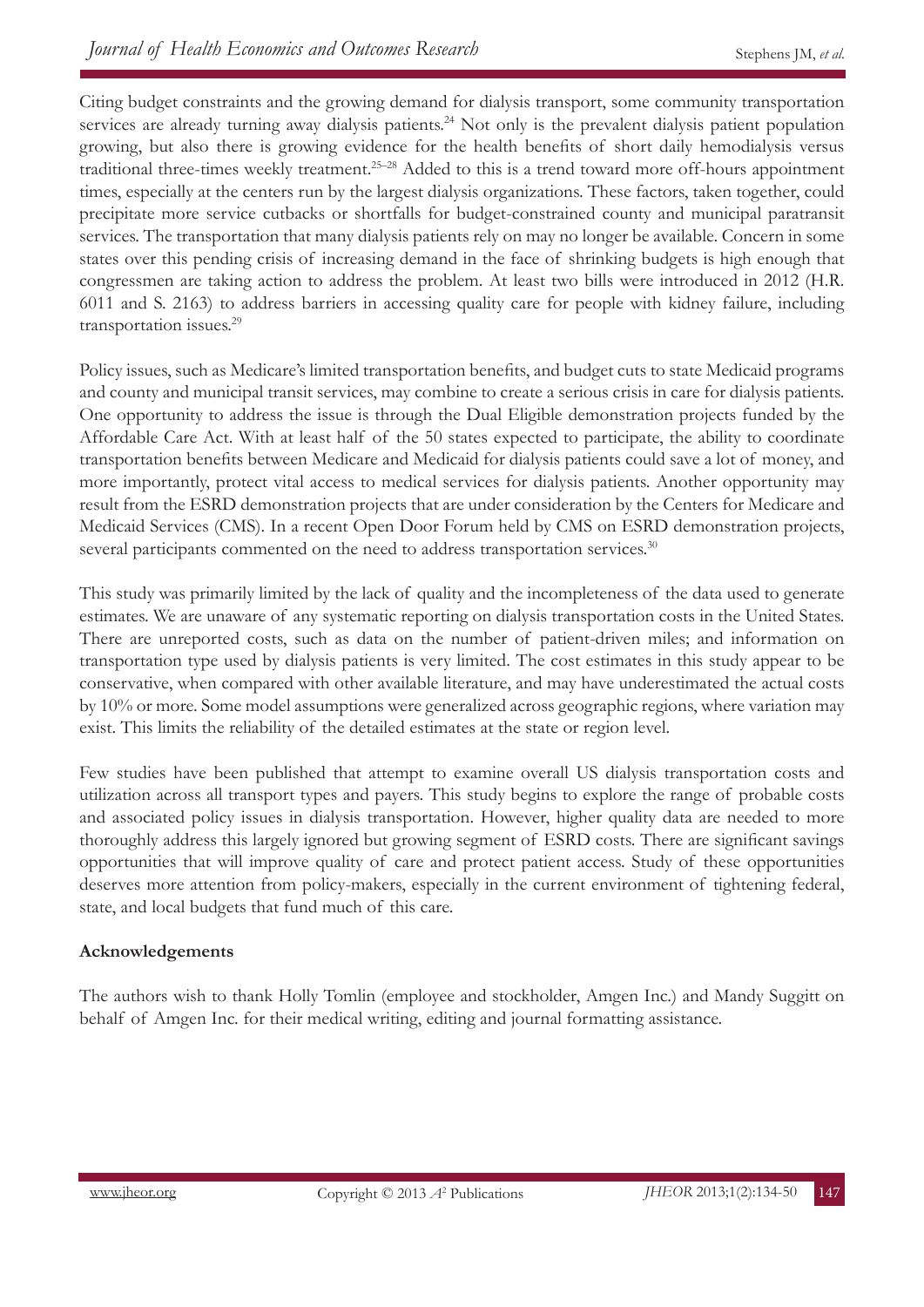# **Conflict of Interest Declaration**

Amgen Inc. provided funding for this study, and the manuscript was provided for legal, medical and biostatistical review prior to submission. All content decisions were made at the discretion of the authors. Employees of Amgen Inc. participated in the study design and interpretation of the data, and in reviewing, revising and providing final approval of this manuscript.

JMS has received consulting, travel reimbursement, research, and data collection/analysis fees from Amgen Inc. SB received funds from Prima Health Analytics. SCD has received consulting fees from Amgen Inc and fees from Amgen Inc., NxStage, DaVita, Takeda, Gilead, and Ortho-McNeil. LCE has received consulting fees and travel reimbursement fees from Amgen Inc. DTG has received consultancy fees from Amgen Inc. and research funding from Amgen Inc., NxStage, DaVita, Takeda, and Gilead. ACM has received consulting fees from Amgen Inc. and Abor Research Collaborative for Health.

## **References**

- <sup>1</sup> Moist LM, Bragg-Gresham JL, Pisoni RL, *et al:* **Travel time to dialysis as a predictor of health-related quality of life, adherence, and mortality: the Dialysis Outcomes and Practice Patterns Study (DOPPS).** *Am J Kidney Dis* 2008;**51**(4):641-50.
- <sup>2</sup> Nattinger AB, Kneusel RT, Hoffmann RG, Gilligan MA: **Relationship of distance from a radiotherapy facility and initial breast cancer treatment.** *J Natl Cancer Inst* 2001;**93**(17):1344-6.
- <sup>3</sup> Punglia RS, Weeks JC, Neville BA, Earle CC: **Effect of distance to radiation treatment facility on use of radiation therapy after mastectomy in elderly women.** *Int J Radiat Oncol Biol Phys* 2006;**66**(1):56-63.
- <sup>4</sup> University of Michigan Kidney Epidemiology and Cost Center: **2011 Dialysis Facility Report.** [http:// www.dialysisreports.org/pdf/esrd/public/SampleReport.pdf] Accessed April 4, 2012.
- <sup>5</sup> Medicare Payment Advisory Commission (US): **Health Care Spending and the Medicare Program: a Databook June 2012.** [http://medpac.gov/documents/Jun12DataBookEntireReport.pdf] Accessed July 7, 2012.
- <sup>6</sup> McCann J, Nichols J: **Medical transportation toolkit and best practices (Third ed.).** Bogren S (Ed.). Community Transportation Association of America; 2005. http://www.ctaa.org/webmodules/ webarticles/articlefiles/medtoolkit.pdf
- <sup>7</sup> United States Renal Data System: **Annual data report: atlas of chronic kidney disease and endstage renal disease in the United States, volume 2.** National Institutes of Health; Bethesda, MD: National Institute of Diabetes and Digestive and Kidney Diseases; 2011. http://www.usrds.org/2012/ slides/indiv/v2index.html
- <sup>8</sup> Office of Inspector General (US): **Ambulance services for Medicare end-stage renal disease beneficiaries: payment practices.** Philadelphia, PA: Department of Health and Human Services; 1994.
- 9 Brown JH: **Ambulance services for Medicare end-stage renal disease beneficiaries: medical necessity.** Office of Inspector General, Department of Health and Human Services; 1994.
- <sup>10</sup> General Accounting Office (US): **Rural ambulances Medicare fee schedule payments could be better targeted.** Washington DC: Technical Report, Health, Education and Human Services Division, United States General Accounting Office (GAO); 2000.
- <sup>11</sup> Burkhardt JE: **Benefits of transportation services to health programs.** *Community Transportation*  2002;**20**:26–38.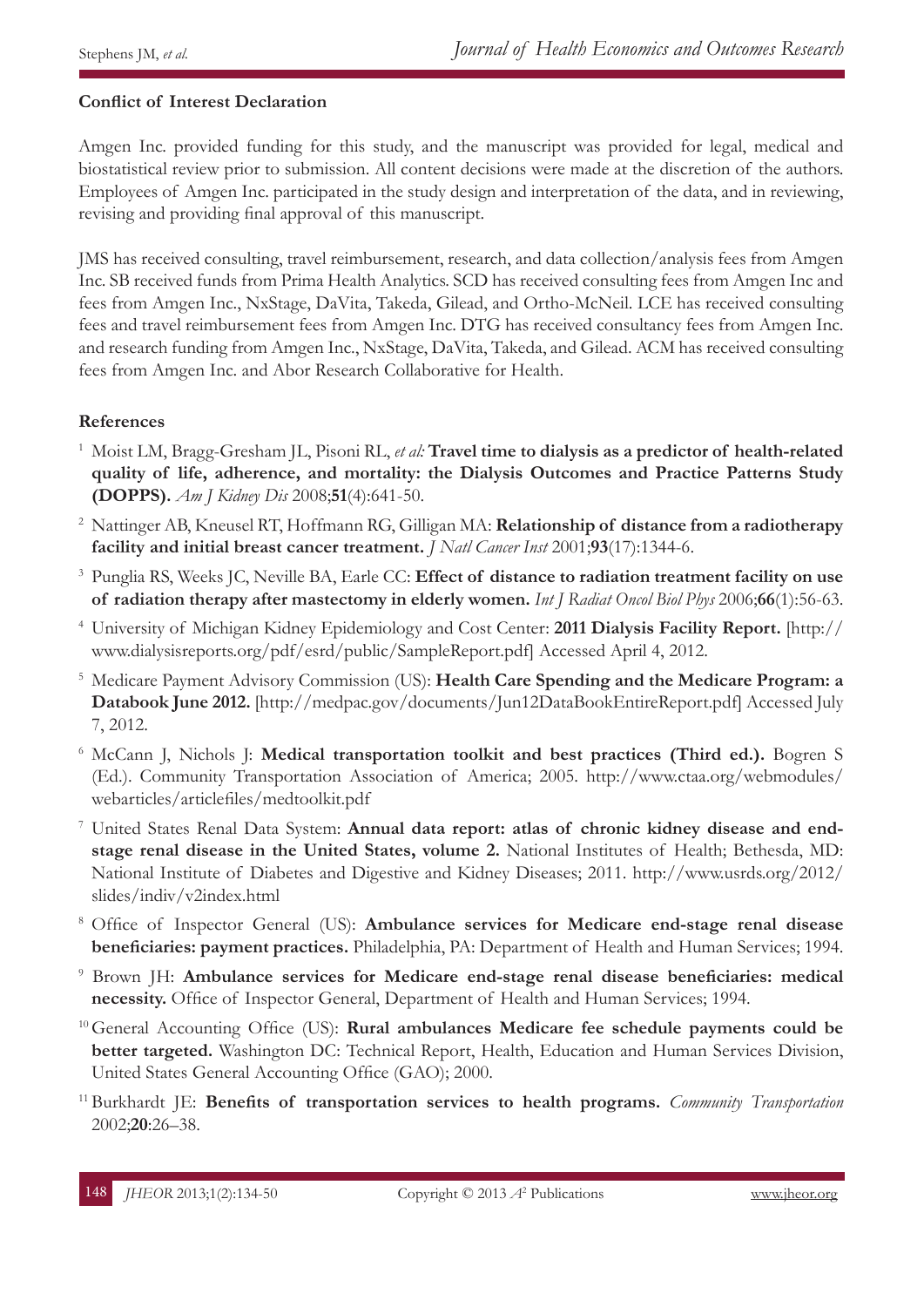- <sup>12</sup> Medicare Payment Advisory Commission (US): **Public meeting (Mandated report: medicare payment for ambulance services).** Washington, DC: International Trade Center; 2012.
- <sup>13</sup> Bureau of Labor Statistics: **Consumer Price Index Urban (CPI-U) Transportation. 2012.** [http:// www.economagic.com/em-cgi/data.exe/blscu/CUSR0000SAS4] Accessed March 8, 2012.
- <sup>14</sup> Gozdrya P, Hux JE: **Planning expansion of dialysis services in Ontario: geographic perspective.** Summary report. Toronto: Institute for Clinical Evaluative Sciences; 2007.
- <sup>15</sup> Richard J-B, Aldigier J-C, Le Mignot L, *et al:* **Equity of accessibility to dialysis facilities.** *Stud Health Technol Inform* 2009;**150**:777-81.
- <sup>16</sup> White P, James V, Ansell D, *et al:* **Equity of access to dialysis facilities in Wales.** *QJM* 2006;**99**(7):445- 52.
- <sup>17</sup> Centers for Medicare & Medicaid Services (US): **Renal Cost Reports. 2010.** http://cms.gov/CostReports/ Downloads/RenalFY2010.zip. Accessed March 5, 2012.
- <sup>18</sup> Centers for Medicare & Medicaid Services (US): **Cost Reports by Fiscal Year. 2011.** https://www.cms. gov/costreports/Downloads/HospitalFY2009.zip. Accessed June 12, 2011.
- <sup>19</sup> Medicare Payment Advisory Commission (US): **Report to Congress: Medicare payment policy.** Washington DC: Medicare Payment Advisory Commission; 2011.
- <sup>20</sup> Maripuri S, Arbogast P, Ikizler TA, Cavanaugh KL: **Rural and micropolitan residence and mortality in patients on dialysis.** *Clin J Am Soc Nephrol* 2012;**7**(7):1121-9.
- <sup>21</sup> Thompson S, Gill J, Wang X, *et al:* **Higher mortality among remote compared to rural or urban dwelling hemodialysis patients in the United States.** *Kidney Int* 2012;**82**(3):352-9.
- <sup>22</sup> Kleinke JD: **Re-naming and re-gaming: Medicare's doomed attempt to reform reimbursement for injectable drugs.** *Health Aff* 2004;Suppl:W4:561-71.
- <sup>23</sup> Government Printing Office (US). **American Taxpayer Relief Act of 2012.** 2013:115–116. http:// www.gpo.gov/fdsys/pkg/BILLS-112hr8eas/pdf/BILLS-112hr8eas.pdf. Accessed January 29, 2013.
- <sup>24</sup> Heerbrandt K: **State panel to study rising cost of transporting dialysis patients.** Gazette.net Gazette Maryland Community News. 2012. [http://www.gazette.net/article/20120719/NEWS/707199897/1016/ state-panel-to-study-rising-cost-of-transporting-dialysis-patients&template=gazette.] Accessed July 20, 2012.
- <sup>25</sup> Blagg CR, Kjellstrand CM, Ting GO, Young BA: **Comparison of survival between short-daily hemodialysis and conventional hemodialysis using the standardized mortality ratio.** *Hemodial Int*  2006;**10**(4):371–4.
- <sup>26</sup> Chertow GM, Levin NW, Beck GJ, *et al:* In-center hemodialysis six times per week versus three **times per week.** *N Engl J Med* 2010;**363**(24):2287-300.
- <sup>27</sup> Kjellstrand CM, Buoncristiani U, Ting G, *et al:* **Short daily haemodialysis: Survival in 415 patients treated for 1006 patient-years.** Nephrol Dial Transplant 2008;**23**(10):3283-9.
- 28 Xi W, Singh PM, Harwood L, *et al:* **Patient experiences and preferences on short daily and nocturnal home hemodialysis.** *Hemodial Int* 2013;**17**(2):201-7.
- 29 Kidney Care Partners. **Kidney community lauds Federal legislation aimed at equal access, education and preventive care for kidney disease patients.** 2012. Marketwatch June 22, 2012. Accessed June 25, 2012.